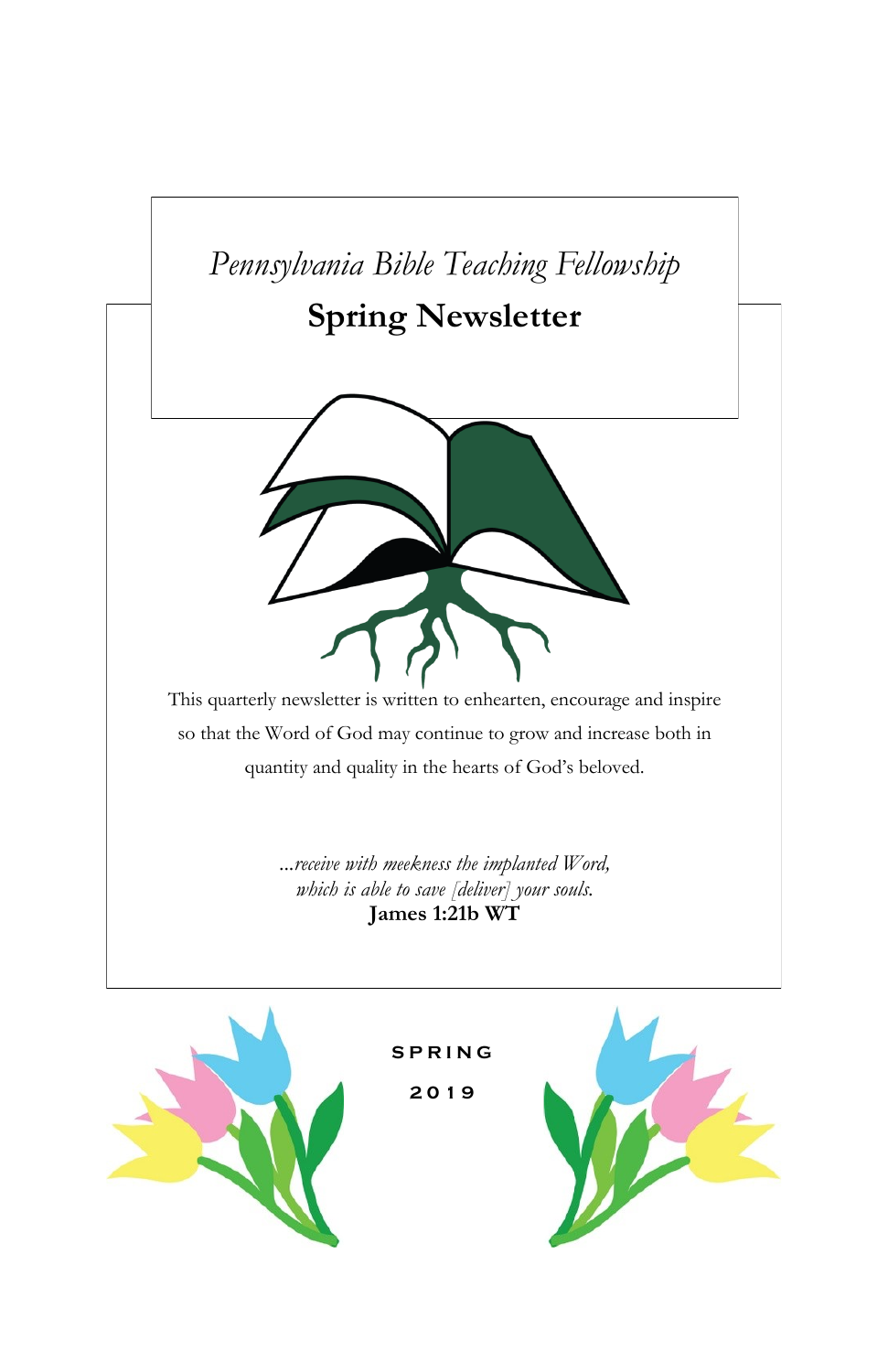## By Shawn Weir

It is impossible to boast too much about God. There is no one like Him and no one who comes even close. None is wiser, mightier, more loving, or more glorious than our Father. In the epistle of **1 st Peter** we find one of the many great descriptions of our God and another unparalleled characteristic:

# **1 st Peter 5:10b – 11 ESV**

**10b** the **God of all grace**, who has called you to his eternal glory in Christ, will himself restore, confirm, strengthen, and establish you.

**11** To him be the dominion forever and ever. Amen.

Our God is the God of ALL grace. He is the source of all of it and it cannot be found elsewhere. Grace is God's willingness to show favor to the undeserving. Grace is God's warm and loving disposition to show His kindness to the unworthy. The more the Christian heart grows in an appreciation of the endless chasm between our unworthiness and the value of what God has given by grace, the more the heart desires to live only for Him. After all, who am I and what is my life, that God would show so great a grace unto me? As the old song puts it so well:

**"Amazing Grace! How sweet the sound, that saved a wretch like me!"**

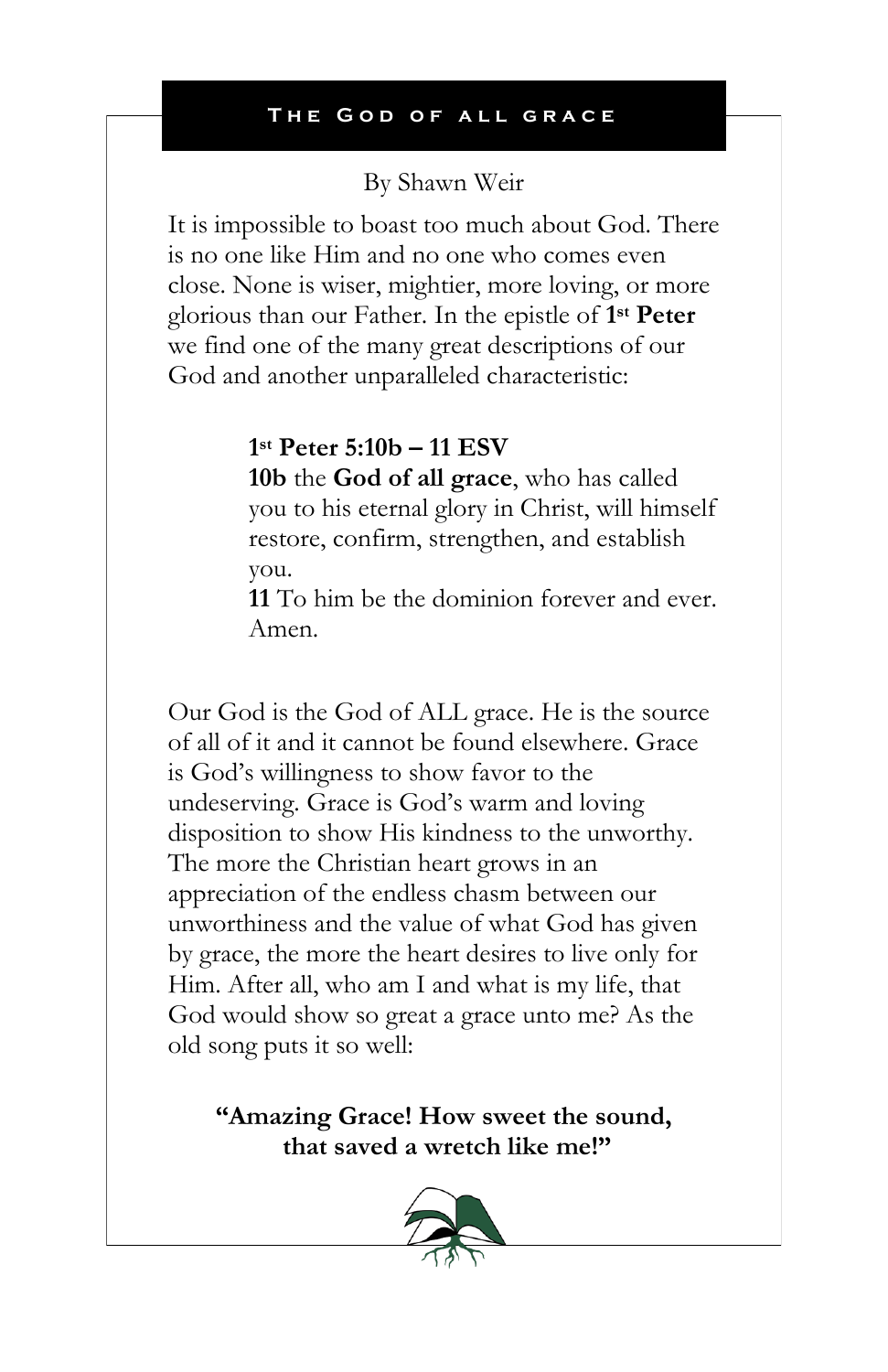Grace is a core and defining trait of our God and yet, all of the very nature of man fights against it tooth and nail. The vanity of flesh wants to earn, work, and fight for better standing, rank, and recognition. The very suggestion of God showing His goodness to those without strength, ungodly, sinners, and enemies (**Romans 5:6 – 10**) is an offense to all of man's pride.

Grace is also a complete contradiction to all of the world's religions. They all share the similar premise that I, as a man, must do something worthy or impressive enough to God (or to gods) in order to curry favor, gain blessing, and/or earn eternal salvation. In every man made religion there are the things which one must do (and often, one must do them a lot) in order to hopefully find out when they die if they did them enough. All are measured on individual merit, accomplishment, and work.

However, God does not declare Himself as the "God of all works"; He is the **God of all GRACE**.

One thing is consistently clear through all the Scriptures: grace and works cannot mix.

## **Romans 11:6 NASB**

But if it is by grace, it is no longer on the basis of works, otherwise grace is no longer grace.

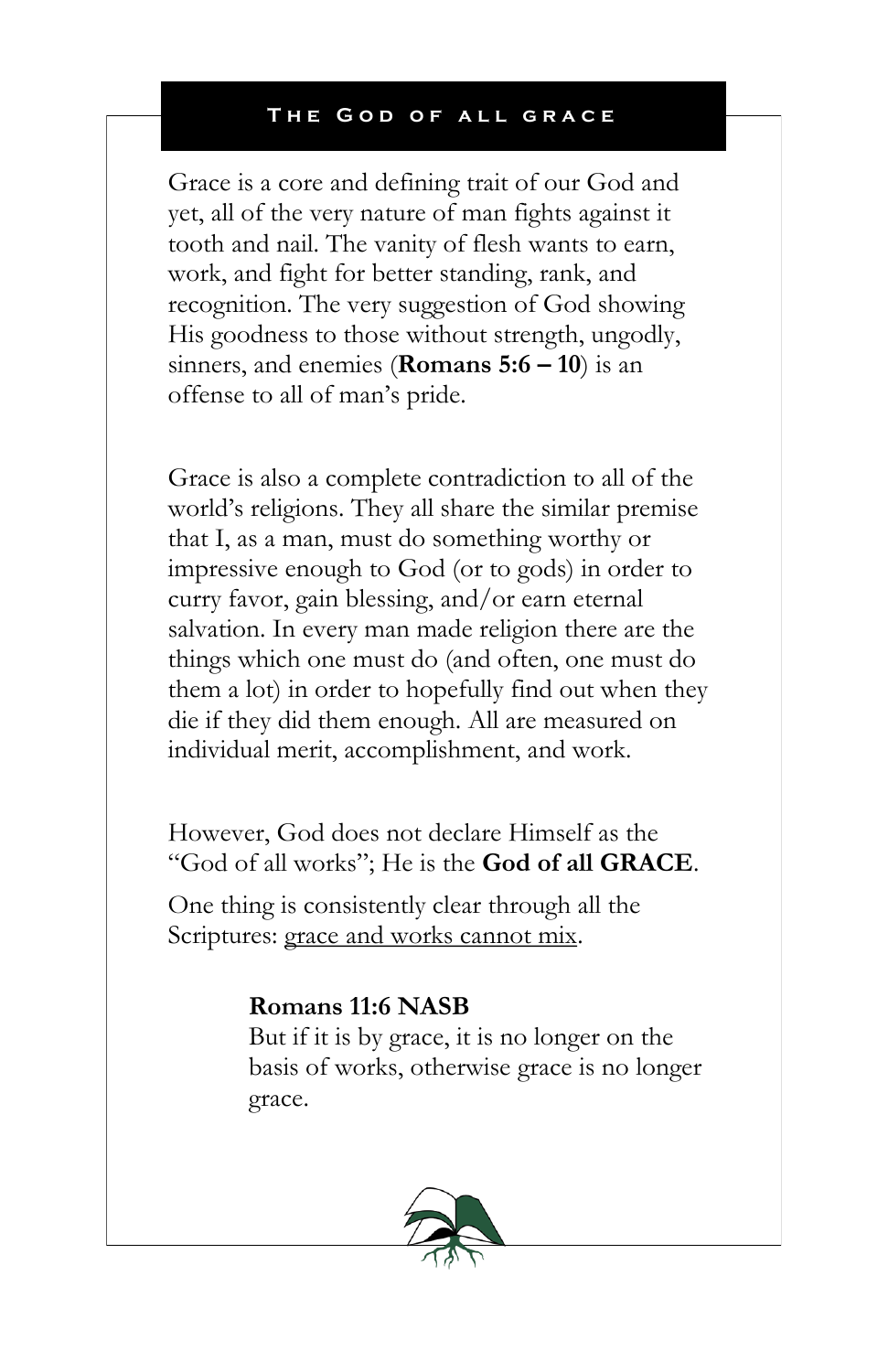There's a great parable explaining how grace stands, in contrast, to work in the gospel of **Matthew**:

## **Matthew 20:1 – 15**

**1** For the kingdom of heaven is like unto a man that is an householder, which went out early in the morning to hire labourers into his vineyard.

**2** And when he had agreed with the labourers for a penny a day, he sent them into his vineyard.

The phrase "early in the morning" is "at dawn" or about **6:00 AM.** A "penny a day" was one denarius a day, which would have been an appropriate pay for a day's work.

> **3** And he went out about the third hour, and saw others standing idle in the marketplace,

**4** And said unto them; Go ye also into the vineyard, and whatsoever is right I will give you. And they went their way.

**5** Again he went out about the sixth and ninth hour, and did likewise.

**6** And about the eleventh hour he went out, and found others standing idle, and saith unto them, Why stand ye here all the day idle?

The third hour was about **9:00 AM**. The sixth hour was about **12 noon**. The ninth hour was about **3:00 PM.** The eleventh hour is about **5:00 PM.** 

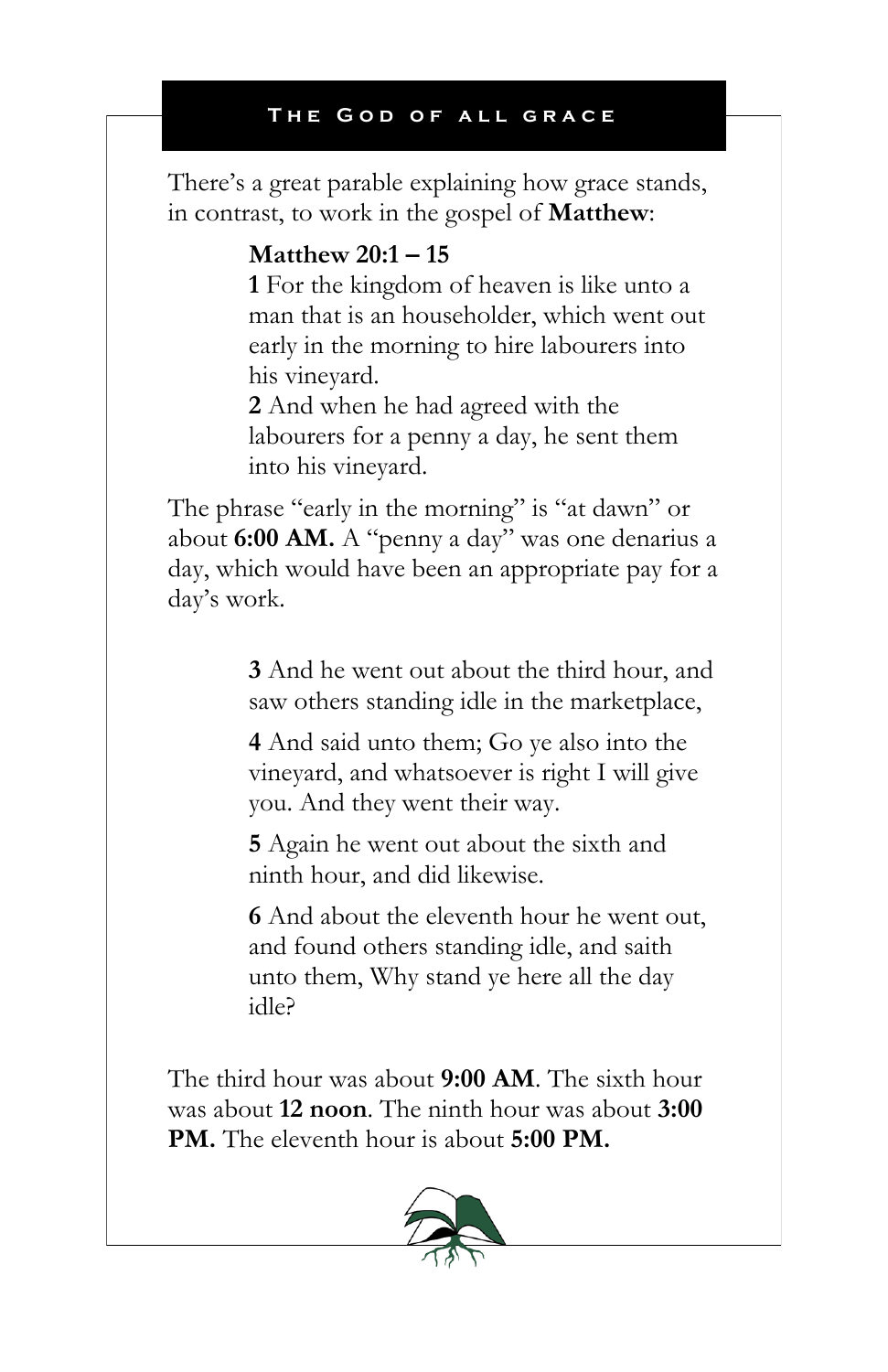**7** They say unto him, Because no man hath hired us. He saith unto them, Go ye also into the vineyard; and whatsoever is right, that shall ye receive.

These men in this last crew had no one else to hire them for the day, and were offered to join the labor in the vineyard with the other groups of men. Note the phrase of the householder to the workers, "whatsoever is right, that shall ye receive." Who gets to determine what amount is right to compensate, the workers or the boss? This will be crucial to understanding this parable.

> **8** So when even was come, the lord of the vineyard saith unto his steward, Call the labourers, and give them their hire, beginning from the last unto the first.

**9** And when they came that were hired about the eleventh hour, they received every man a penny.

**10** But when the first came, they supposed that they should have received more; and they likewise received every man a penny.

I bet those men of the first crew hired at 6 AM got pretty excited when they saw the men who only labored for an hour got a whole day's wage. How much more they should expect to receive for having worked from dawn! Yet, the lord of the vineyard gave them all a penny.

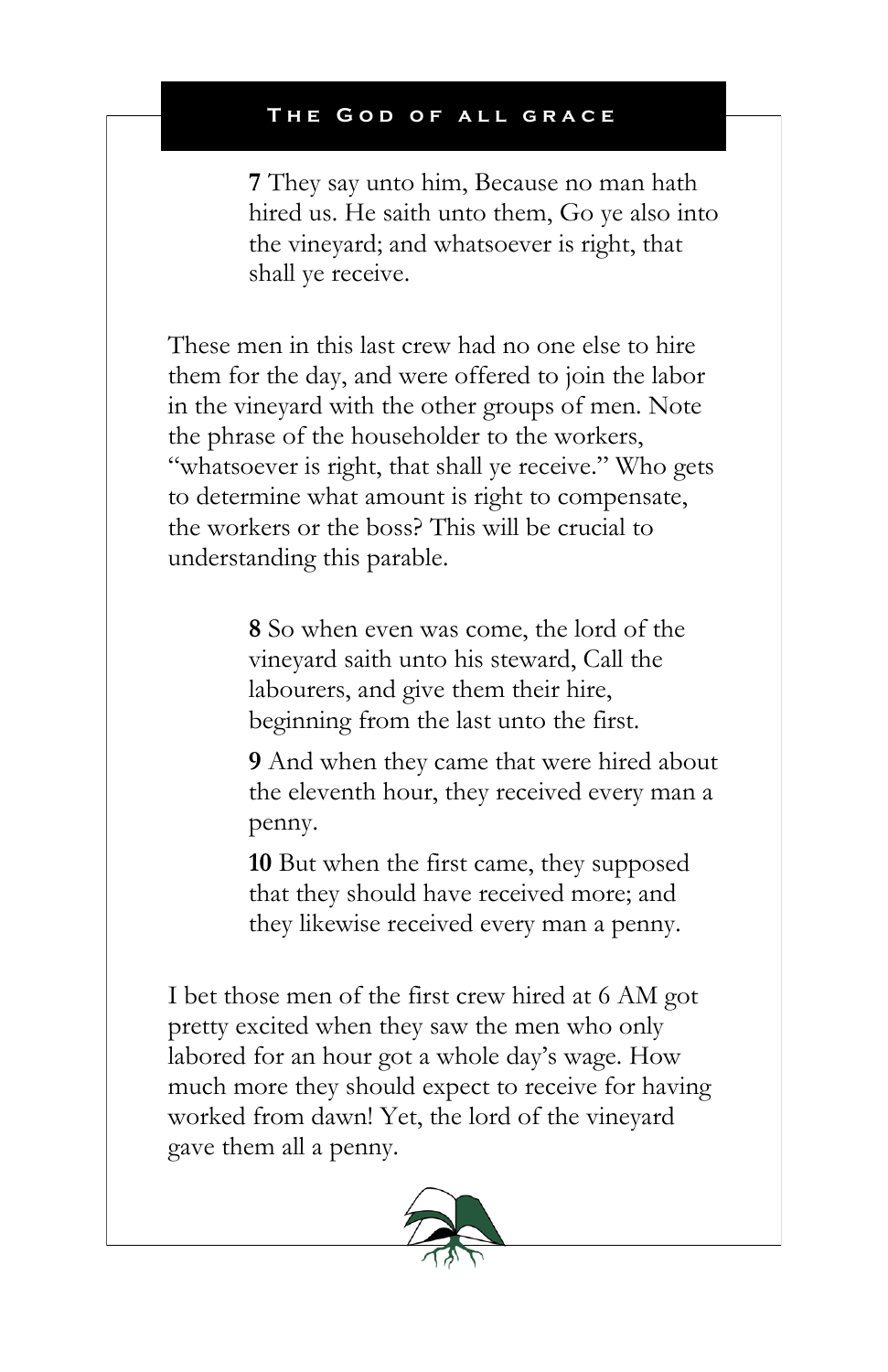**11** And when they had received it, they murmured against the goodman of the house,

**12** Saying, These last have wrought but one hour, and thou hast made them equal unto us, which have borne the burden and heat of the day.

This grumbling of the first crew is exactly what the pride of flesh always does. "We worked all day, they only worked an hour! We've done more, we deserve more!" Remember the phrase spoken by the lord of the vineyard was, "whatsoever is right, that shall ye receive." How human of them to see the graciousness shown to the others and despise it, feeling that they deserved more. Also, note that the biggest part of their objection was "thou hast made them equal unto us." They didn't want to feel equal; they wanted to feel superior. The record goes on…

> **13** But he answered one of them, and said, Friend, I do thee no wrong: didst not thou agree with me for a penny?

> **14** Take that thine is, and go thy way: I will give unto this last, even as unto thee. Is it not lawful for me to do what I will with mine own? Is thine eye evil, because I am good?

Other translations handle that last line as "do you begrudge my generosity?" or "is your eye envious because I am generous?"

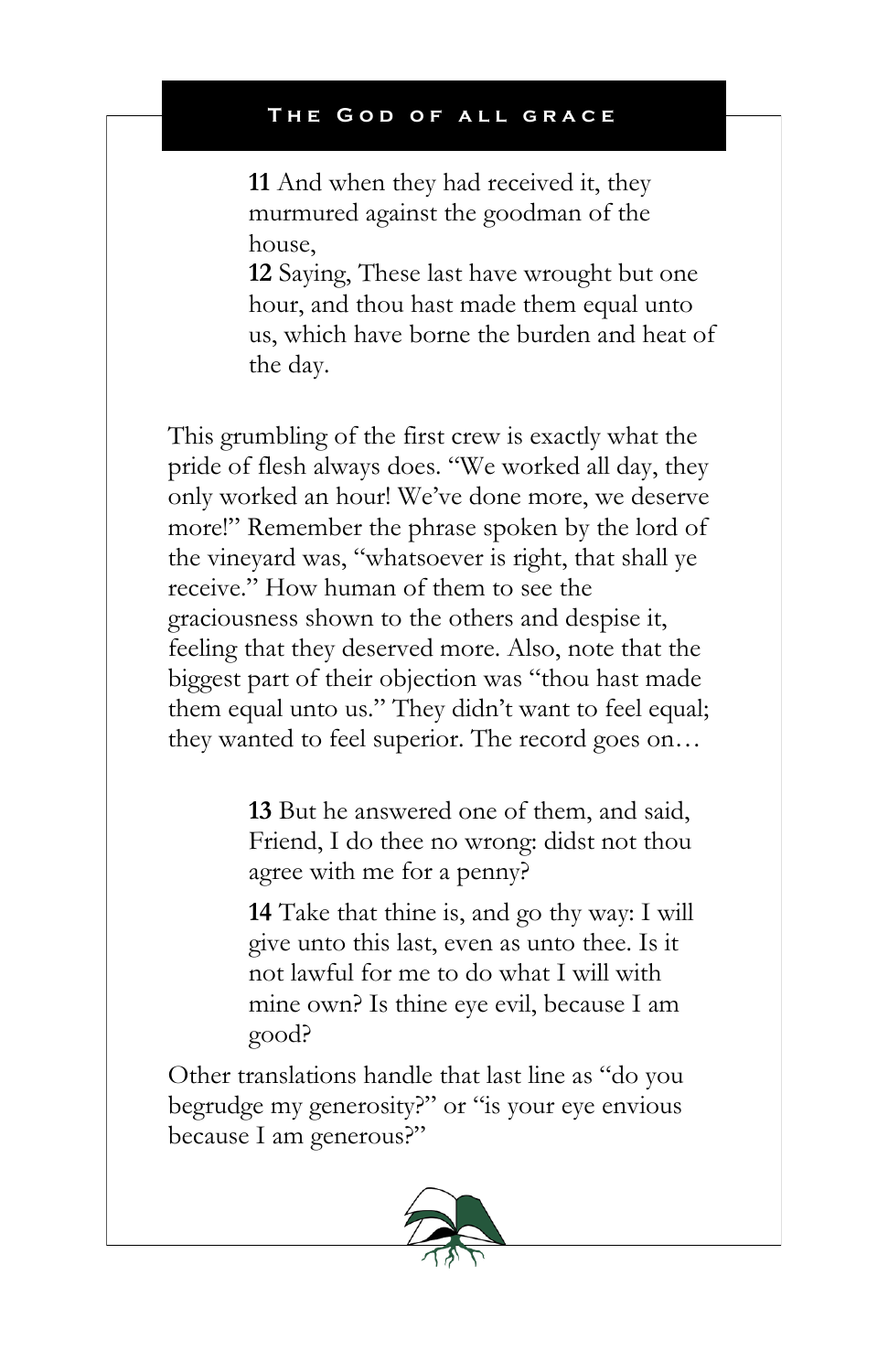This parable shows how God's generosity works in the kingdom of heaven. Man is used to "you get what you deserve," but God is like that gracious lord of the vineyard. He rewards and blesses man according to His will and pleasure. Grace is His dealing with us not according to who we are (and our own worthiness), but according to who He is.

There's another problem with the idea of approaching God based on works. The humbling truth of the gospel is that before the One True God you *never* can be accepted by your own efforts. He is "the high and lofty One that inhabits eternity, whose name is Holy" (**Isaiah 57:15**) and His righteous requirement is absolute perfection. God's holiness requires flawlessness. No sin. No faults. No failures. No mulligans. The self-righteous strivings of men may come up with many other means of measurement upon this earth, but when standing before God on high, no other standard is relevant, valuable, or valid. Man by his own work was eternally stuck in a wretched state, but God sent his obedient son to satisfy that righteous requirement and showed unto this dying world that He is the **GOD OF ALL GRACE.**

> **Titus 2:11 ESV** For the grace of God has appeared, bringing salvation for all people

The grace of God brings salvation. You don't go out and "get" salvation; it has been brought to men in the grace of God and now all people have the opportunity to receive it by faith.

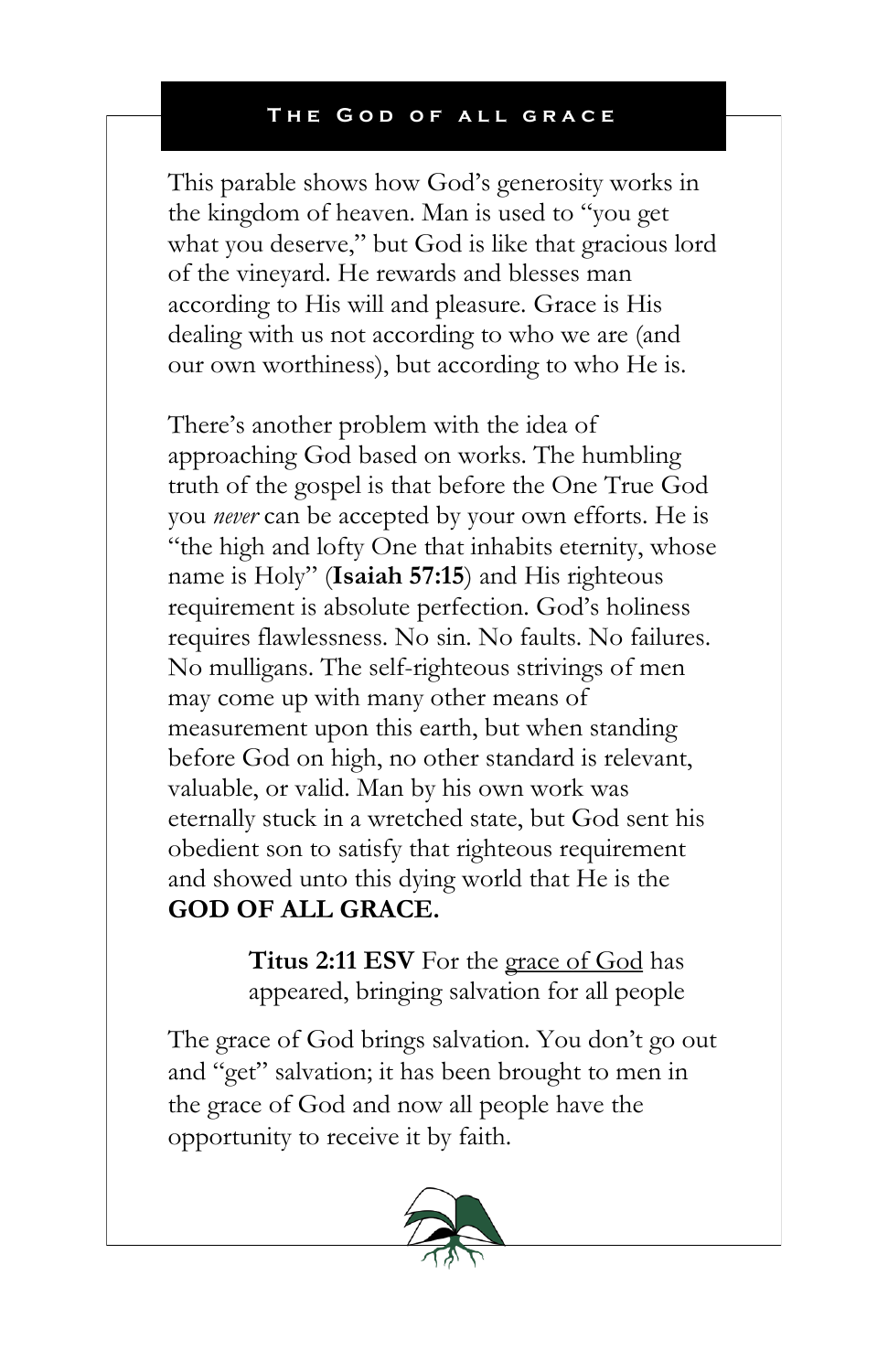Again, in great contrast to all of the religions of the world, Christianity is not about how man obtains salvation and brings it to God. The gospel is the message of how God, by His grace, brought salvation to man. It also said the grace of God has appeared for *all* people. There is <u>one</u> gospel of grace for all of mankind. There is not a gospel of grace for some and a gospel of works for others. But now *all* men, high and low, may obtain salvation by the grace of God.

The word "appeared" in that verse is the ancient Greek word *epiphaino* and it means, "has shined out." We get our English word "epiphany" from it. This is a word used for the appearing and shining out of the stars in the heavens. That's something to meditate about the next time you see a clear night's sky.

## **Titus 3:3 - 7 ESV**

**3** For we ourselves were once foolish, disobedient, led astray, slaves to various passions and pleasures, passing our days in malice and envy, hated by others and hating one another.

**4** But when the goodness and loving kindness of God our Savior appeared,

That word "appeared" is the Greek word *epiphaino* again. The goodness and loving kindness of God shined out to us when we were most undeserving.

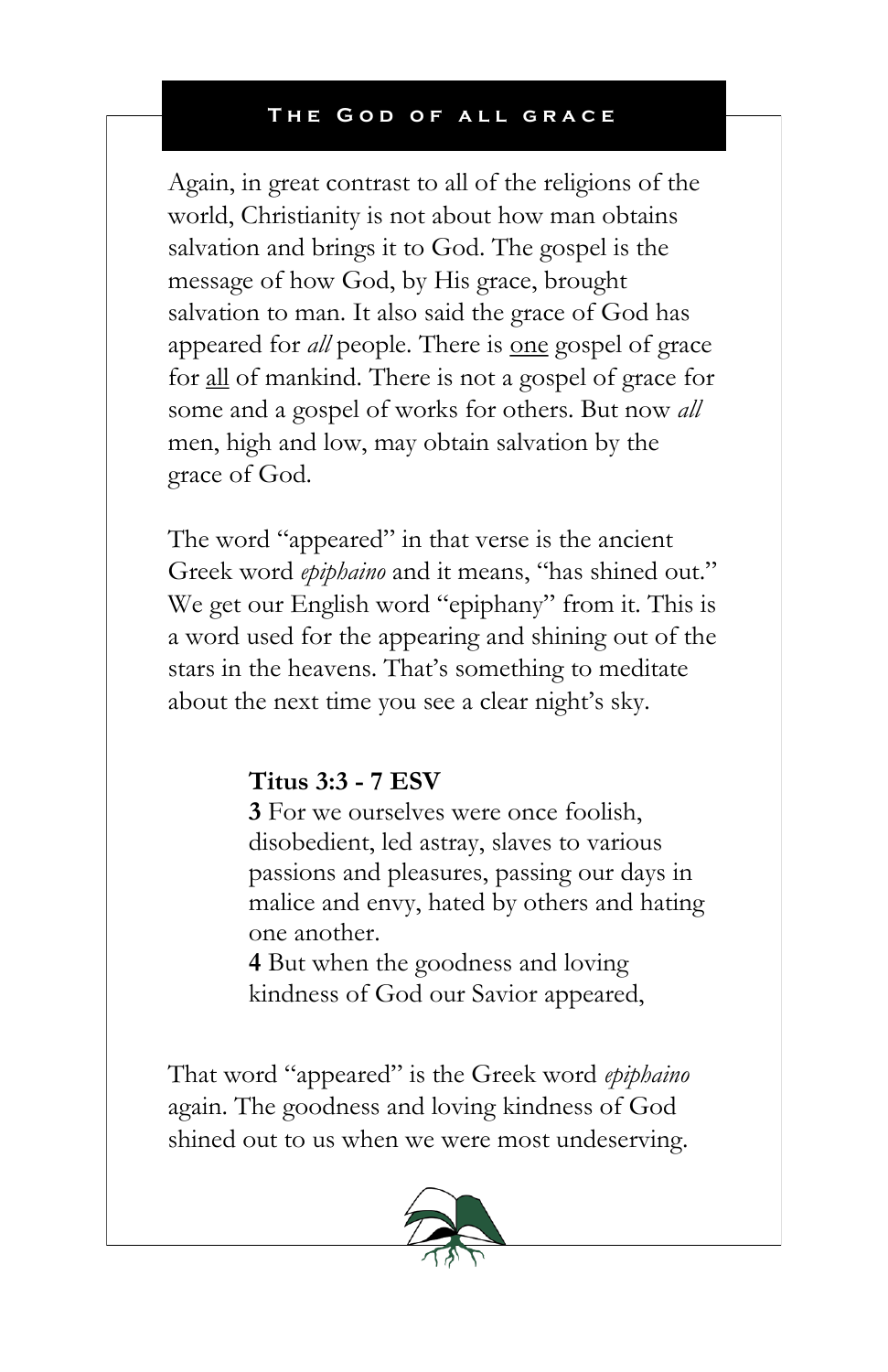**5** he saved us, not because of works done by us in righteousness, but according to his own mercy, by the washing of regeneration and renewal of the Holy Spirit,

**6** whom he poured out on us richly through Jesus Christ our Savior,

**7** so that being justified by his **grace** we might become heirs according to the hope of eternal life.

It was not any work that we had done, but one work that He got done. He sent His Son so that the world through him might be saved. (**John 3:17**) So we've been justified (made righteous) in God's sight solely by His grace. Unlike the workers in the parable of the Lord's vineyard, we didn't even work in the 11th hour. We were so miserably lost in the death and sin of Adam, that no amount of works done by us in righteousness could have possibly been enough to justify us according to the perfect standard of the righteousness of God. That is not to say that the work did not have to be done. It is just to say that we could never have done it. God in His grace has blessed us based on the merit of another man's worthiness.

The man who did the work for you is Jesus Christ. At his cross on Calvary, the greatest measure of God's love and the blackest degree of man's sin met and did battle. Jesus' empty tomb proclaims that God's grace emerged victoriously.

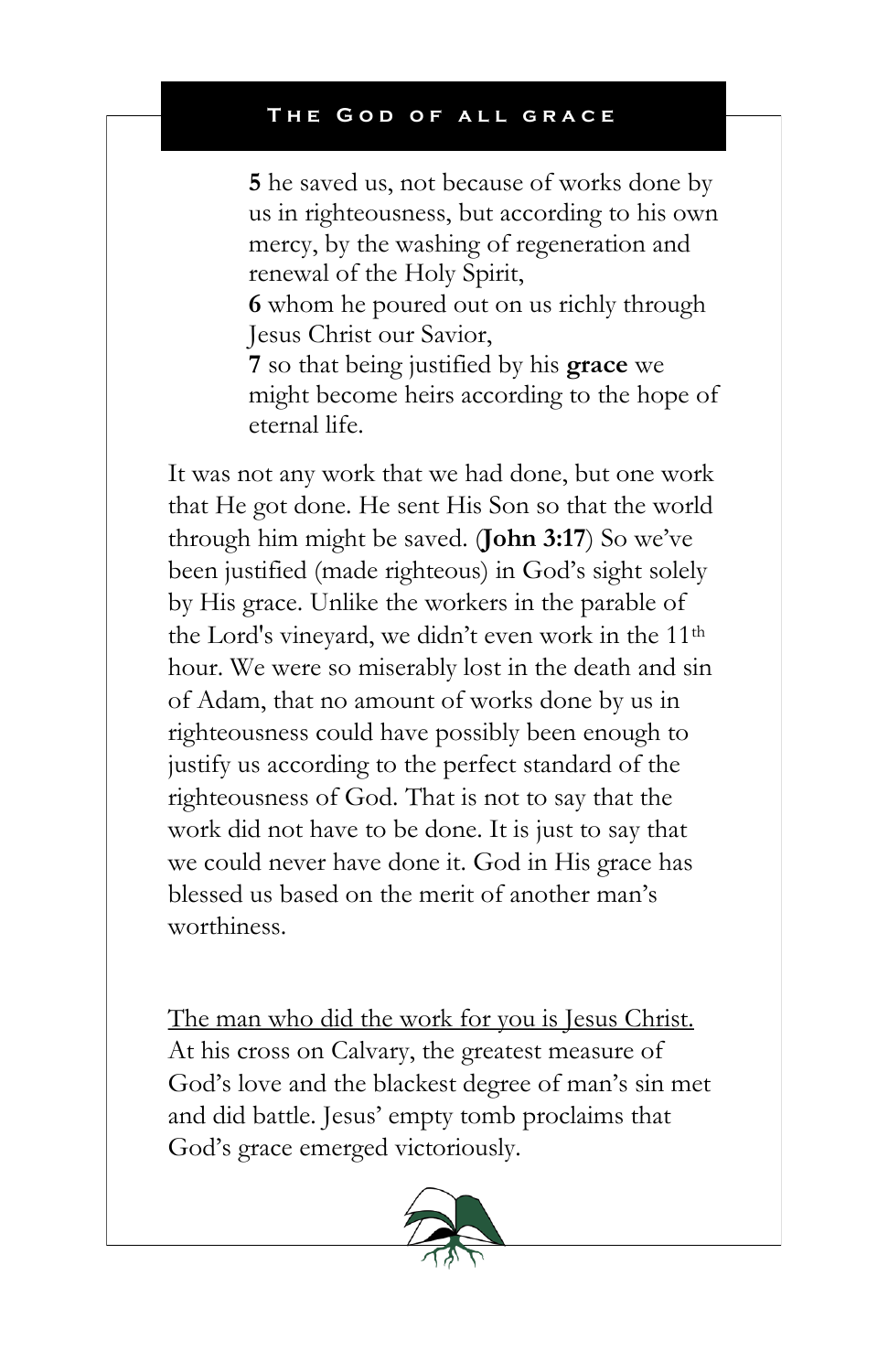The horrible price was paid. Justice was satisfied. The work is finished. How this needs to humble any pride of our flesh based on any work of our own. The only way for us to have received so great a grace was because the just was given for the unjust (**1 st** Peter 3:18). We don't want to be like those laborers who despised the graciousness of the lord of the vineyard, especially when we honestly measure what we really deserved!

## **Galatians 2:20 - 21**

**20** I am crucified with Christ: nevertheless I live; yet not I, but Christ liveth in me: and the life which I now live in the flesh I live by the faith of the Son of God, who loved me, and gave himself for me.

**21** I do not frustrate the grace of God: for if righteousness come by the law, then Christ is dead in vain.

In **verse 21**, the Greek word for "frustrate" is *atheteo* meaning, "to do away with, to set aside, disregard, to thwart the efficacy of, nullify, or make void." Paul is very clear that he won't do this to the grace of God, and that the implication of laying the grace of God aside to embrace a standard of righteousness based on one's own merit is unspeakable. If righteousness comes by that law (or by any other means), then the implication would be that Christ died for no reason.

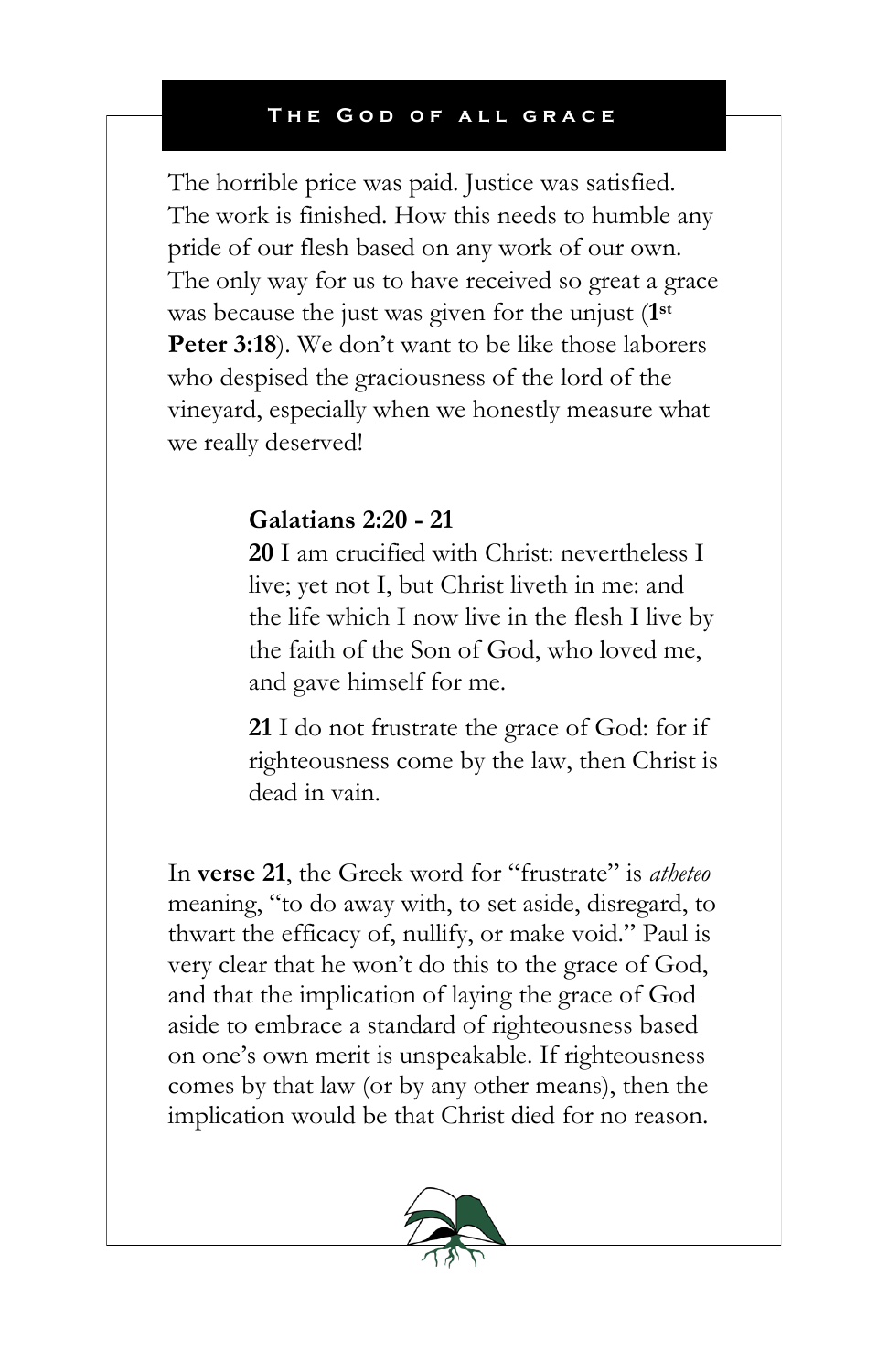In Jesus' prayers in the garden, he asked three times if there could be any other way to accomplish what stood before him at the cross. He asked if it were possible to let this cup pass from him, but there *was* and *still is* no other way to accomplish what he did.

I ask you to consider this very carefully in closing: think about the dreadful cost paid by our lamb. Such an inestimable price was paid by a person who loved you and gave himself for you. Would we dare disgrace him by disregarding all of that effort, boasting of our own works, actions, and merits?

There were many who despised him and mocked when he was up on the cross bearing the sins of the world on his shoulders. They saw his death and shed blood as of little value, unremarkable, and meaningless. If we consider there to be any other way to find life or righteousness, we join in their company, claiming that he died in vain.

All of mankind and every religion may clamor for works, but let us show honor to our God of all grace. Let us show our thankfulness to our Lord by embracing this grace, because we acknowledge the great cost. We never want to reject or think little of the amazing grace that God has shown and will continue to show the exceeding riches of in the ages to come. The only right response to so great a God is to wholly devote living the rest of our justified and eternal lives to the praise of the glory of His grace!